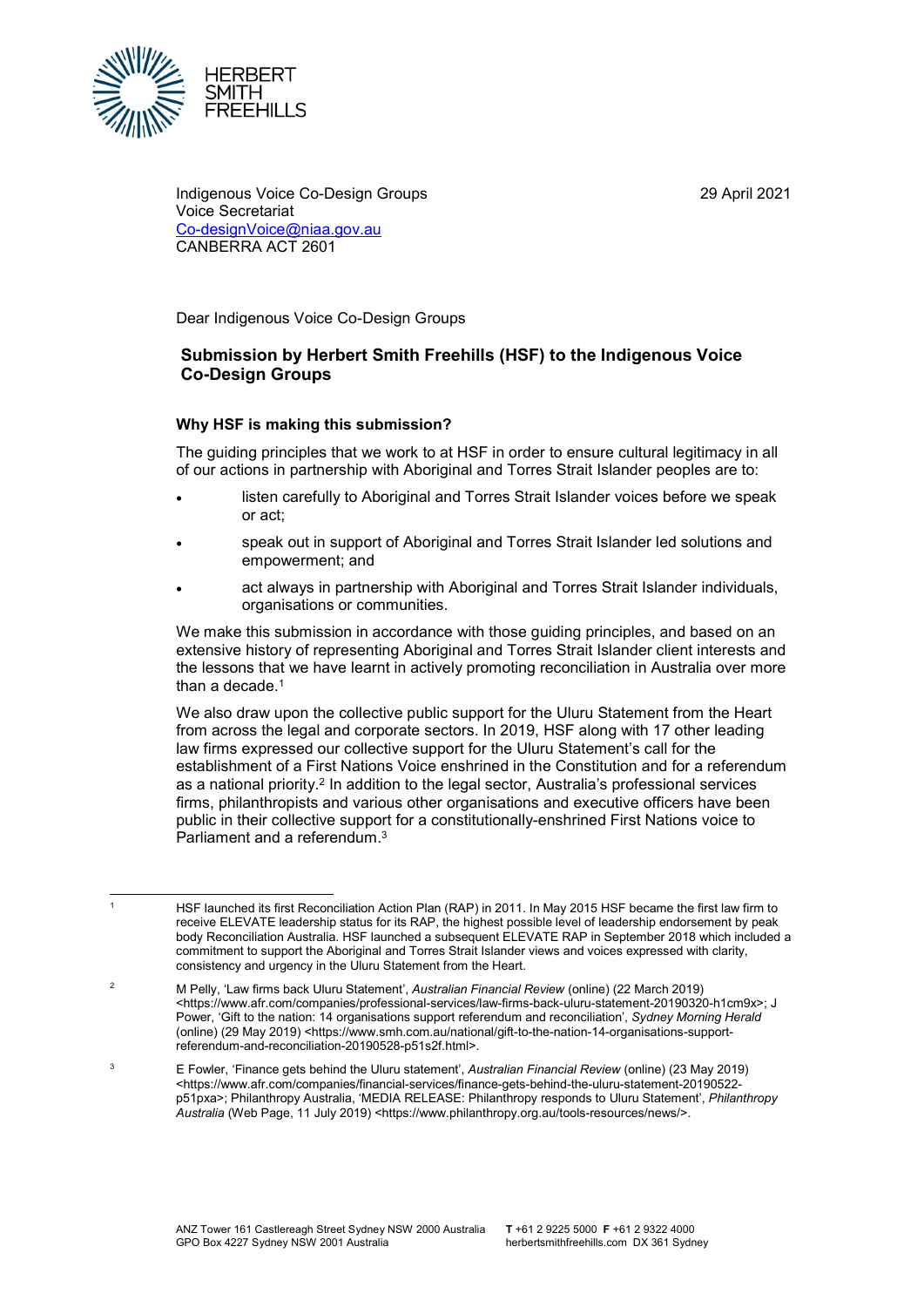

 This submission largely reiterates our support for the Uluru Statement and also provides additional observations in response to the Interim Report. Most importantly, our submission is informed by the views of First Nations staff at HSF who together identify and meet as a 'First Nations Collective'.

 Our intention behind this submission is to amplify the perspectives and voices of Aboriginal and Torres Strait Islander clients and colleagues.

#### Indigenous Voice Co-design: Membership and the Local and Regional Voice

 We acknowledge that many of the design issues noted in the Interim Report, especially those regarding membership, are issues that can and should be decided only by Aboriginal and Torres Strait Islander peoples themselves.<sup>4</sup>

 Through our long-standing partnerships with Aboriginal and Torres Strait Islander clients, we have observed first-hand that community-designed and community-led local and regional governance structures are highly effective in identifying and achieving community objectives and outcomes. We have seen how Aboriginal-led structural reforms, founded upon genuine shared responsibility between community and government, serve to facilitate social and economic progress. We have also observed how community-led, place-based and data-driven justice reinvestment strategies can strengthen and have a measurable impact for communities.

 Based on our observations and experience, we support the proposal to promote community-designed and community-led local and regional governance, recognising that the specific governance structures will and should differ between regions, according to what works best for different communities.

 Together with others across the corporate and legal sectors, HSF can provide support to assist communities in the implementation of the Voice structural reforms, and to increase their capacity for self-governance where required. We have deep experience in providing pro-bono legal and strategic advice and support at the invitation of, and in partnership with, Indigenous-led groups. We stand ready to provide ongoing assistance in a way that empowers and respects the self-determination of First Nations people.

### The importance of the Uluru Statement from the Heart

 We recognise that the Terms of Reference for the current co-design process do not explicitly encompass the question of constitutional entrenchment of the voice to Parliament. However, we consider the question of constitutional enshrinement is inextricably intertwined with the question of co-design. Our submission therefore focuses on the continued importance and relevance of the Uluru Statement from the Heart.

 We note that constitutional enshrinement of the voice to Parliament was explicitly called for in the Uluru Statement from the Heart, and enjoys the support of First Nations and non-Indigenous Australians across the political spectrum.5

 Successive processes have emphasised how important it is that the form of recognition accord with the wishes of Aboriginal and Torres Strait Islander people. Through the process that led to the Uluru Statement, constitutional enshrinement is the only form of the Voice that has garnered the collective endorsement of Aboriginal and Torres Strait Islander peoples.

1

 First Nations?', Indigenous Constitutional Law (Web Page, 11 March 2021) <https://www.indigconlaw.org/dani-See for example D Larkin, 'Membership models for an Indigenous voice: What does representation mean for larkin-membership-models-for-an-indigenous-voice>.

Research, 2020); E Fowler, 'Uluru Statement backed by a 'real people's movement'', Australian Financial Review (online) (29 May 2019) <https://www.afr.com/women-of-influence/women-of-influence-leader-megandavis-says-uluru-gaining-momentum-20190528-p51ruv>. <sup>5</sup> See F Markum and W Sanders, 'Support for a constitutionally enshrined First Nations Voice to Parliament: Evidence from opinion research since 2017' (Working Paper No 138, Centre for Aboriginal Economic Policy davis-says-uluru-gaining-momentum-20190528-p51ruv>.<br>Submission by Herbert Smith Freehills (HSF) to the Indigenous Voice